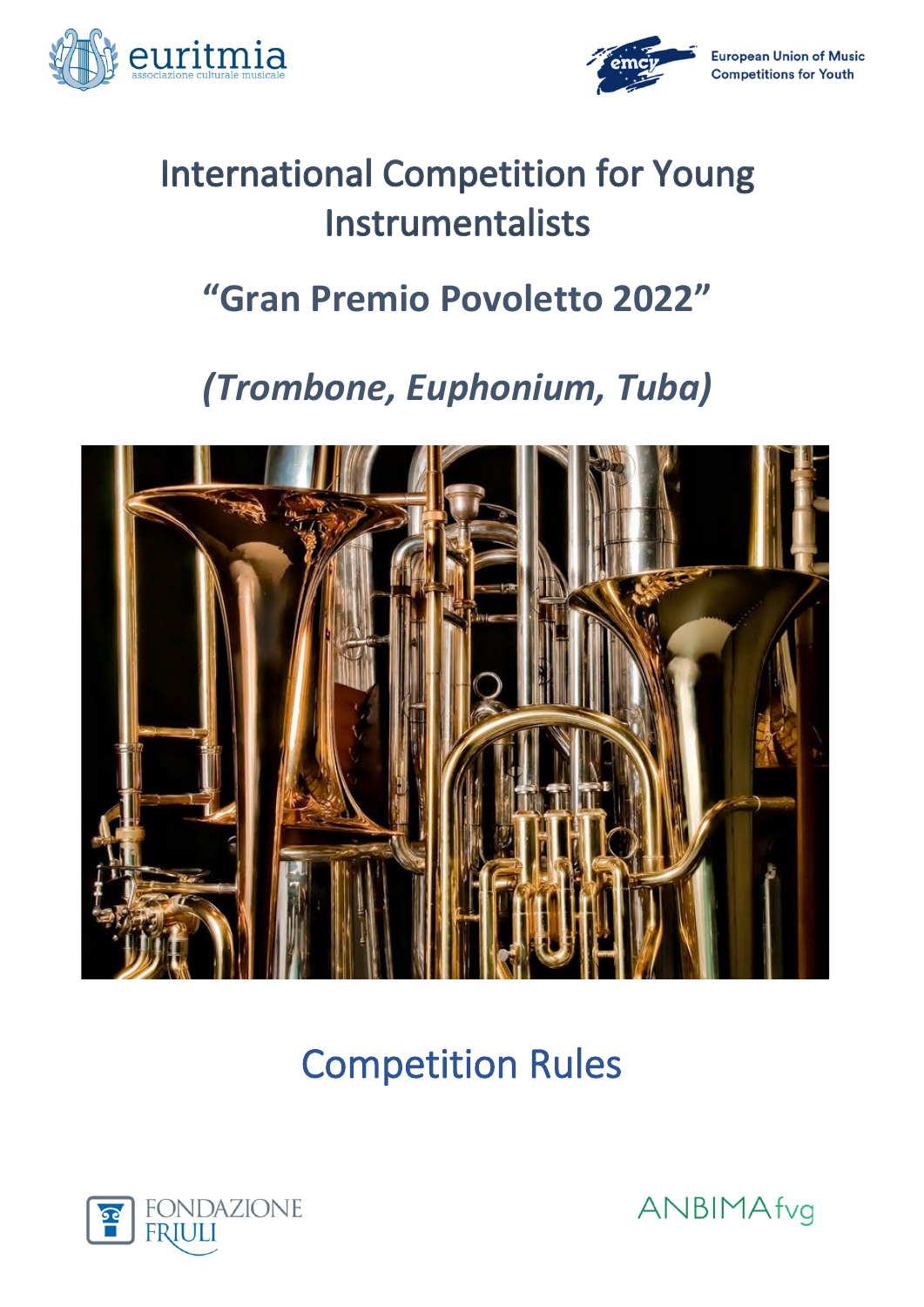



### Art. 1

**Euritmia APS** [\(www.euritmia.it\)](http://www.euritmia.it/), cultural and musical association of Povoletto (Udine, Italy) announces the 2022 edition of the International Competition for Young Instrumentalists in the format "**Gran Premio Povoletto 2022**", hereafter called "2022 Competition".

The 2022 Competition is dedicated to the **Trombone**, **Euphonium** and **Tuba** and it is open to young musicians, regardless of gender or nationality, divided on the base of age according to two categories:

- 1. Until the  $18^{th}$  year of age: born from  $1^{st}$  January 2004
- 2. Until the  $21^{st}$  year of age: both from  $1^{st}$  January 2001

Candidates may enroll to a higher category other than the one foreseen for their age, if they believe that their preparation allows for it.

### Art. 2

Deadline for enrolments at the 2022 Competition is **17th September 2022**. By this date and under penalty of exclusion, candidates must register on the portal [http://www.euritmia.it/concorso-musicale/,](http://www.euritmia.it/concorso-musicale/) fill in the enrolment form in all its fields, sign it and attach it together with the following documents:

- copy of receipt of payment of the registration fee to be paid via bank transfer
- link to a video recording of the program relative to the preliminary phase. The video must be uploaded on the "YouTube" or "Vimeo" platforms and must be set as "Not listed" or "Private". It must be kept as such until the end of the Competition.

The **first 50 (fifty)** applications reached in chronological order will be taken in consideration.

The video recording must meet the following requirements:

- must be of good quality 1080HD: it is strongly suggested to pay close attention to the quality of the sound to allow the Jury to express their judgment in the best way possible.
- must be original: it is forbidden to use a registration made for purposes other than those of the present regulation.
- at the beginning of the recording, it must contain the indication of name and surname of the performer as well as the information "recorded for the young instrumentalists competition 2022"
- the instrument and the hands of the performer must be clearly visible.
- the video must be recorded without interruptions or cuts.

Recordings that do not meet the required conditions will not be evaluated.

### Art. 3

The registration fee is set at **€ 80,00 (eighty/00 euros).** 

The payment of the registration fee is to be made by bank transfer to the following account holder: Associazione "Euritmia APS" at Bank CREDIFRIULI - Credito Cooperativo Friuli – Branch of Povoletto IBAN: IT 10 L 07085 64113 000000005258 BIC/SWIFT: ICRAITRRU50; please state the reason: Gran Premio Povoletto, surname and name of the participant. All bank/post charges are to be paid by the competitor.

The registration fee is not refundable, except for the cancellation of the Competition due to force majeure.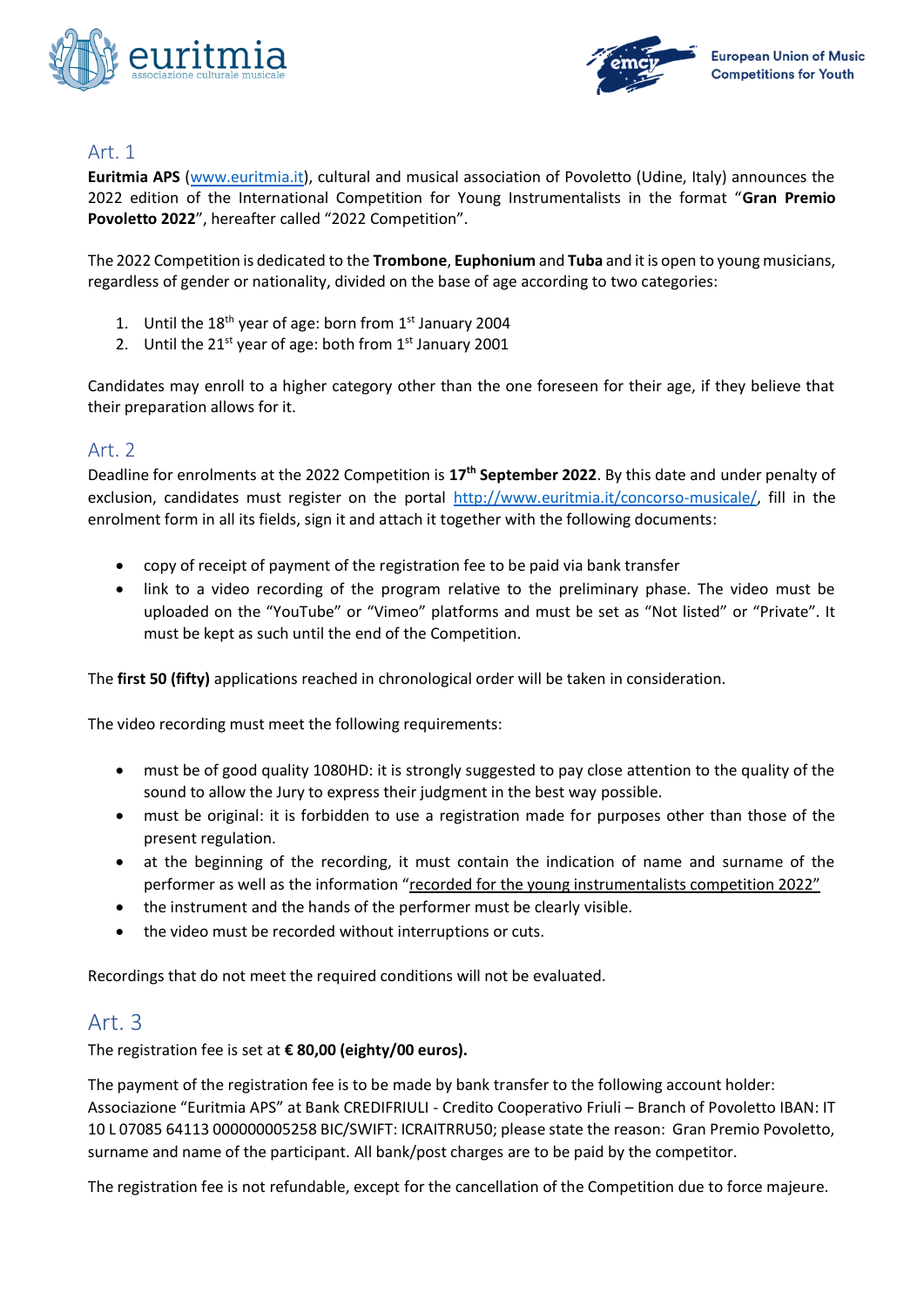



# Art. 4

The 2022 Competition consists of a **first online preliminary round**, where candidates are selected on the base of a video recording, and a **final performance** consisting of a recital at the Council Auditorium of Povoletto. Results will be communicated at the end of each phase. Candidates who are not admitted to the final phase will equally receive an assessment by the Jury.

On the first preliminary phase, the Jury will select three best candidates for each category (six in total) among the participants who submitted their video recordings. The selected candidates will perform at the final performance.

The names of the selected candidates will be published on the website [www.euritmia.it/concorso-musicale/](http://www.euritmia.it/concorso-musicale/)  by 2<sup>nd</sup> October 2022. The selected candidates will be personally notified via email with the instructions relating to the final phase of the 2022 Competition.

The final phase will take place in presence at the Council Auditorium of Povoletto on **Saturday, 12th November 2022** at 2:00 pm, in front of the international Jury and in the presence of the public.

From 8.30 am to 12:30 am of Saturday **12th November 2022**, each finalist will have the opportunity to carry out an acoustic rehearsal on the Auditorium stage.

Alphabetical order will be followed for the acoustic rehearsal and for the performance in front of the jury.

To be admitted to the final performance, competitors will be asked by the organization to verify their identity. Finalists must show a valid ID document with photo and must demonstrate to be up to date with Covid-19 related sanitary rules in Italy in effect at the time of the performance, under penalty of exclusion from the competition.

On the day of the final performance, competitors must present the original musical scores of the pieces they will perform and hand in five copies of the same for the Jury members.

Participants hereby express their consent to be filmed and/or recorded during the performances, renouncing all rights, including those of economic nature, relating to such recordings and audio-visual shootings.

## Art. 5

The international Jury that will assess the videos during the online preliminary phase is composed of:

- 1. **Dusan Kranjc** (SLO) Trombone
- 2. **Steven Mead** (GB) Euphonium
- 3. **Paul Halwax** (A) Tuba

The international Jury that will assess the final performance is composed of:

- 1. **Dusan Kranjc** (SLO) Trombone
- 2. **Rocco Rescigno** (I) Trombone
- 3. **Steven Mead** (GB) Euphonium
- 4. **Giacomo Marcocig** (I) Euphonium
- 5. **Paul Halwax** (A) Tuba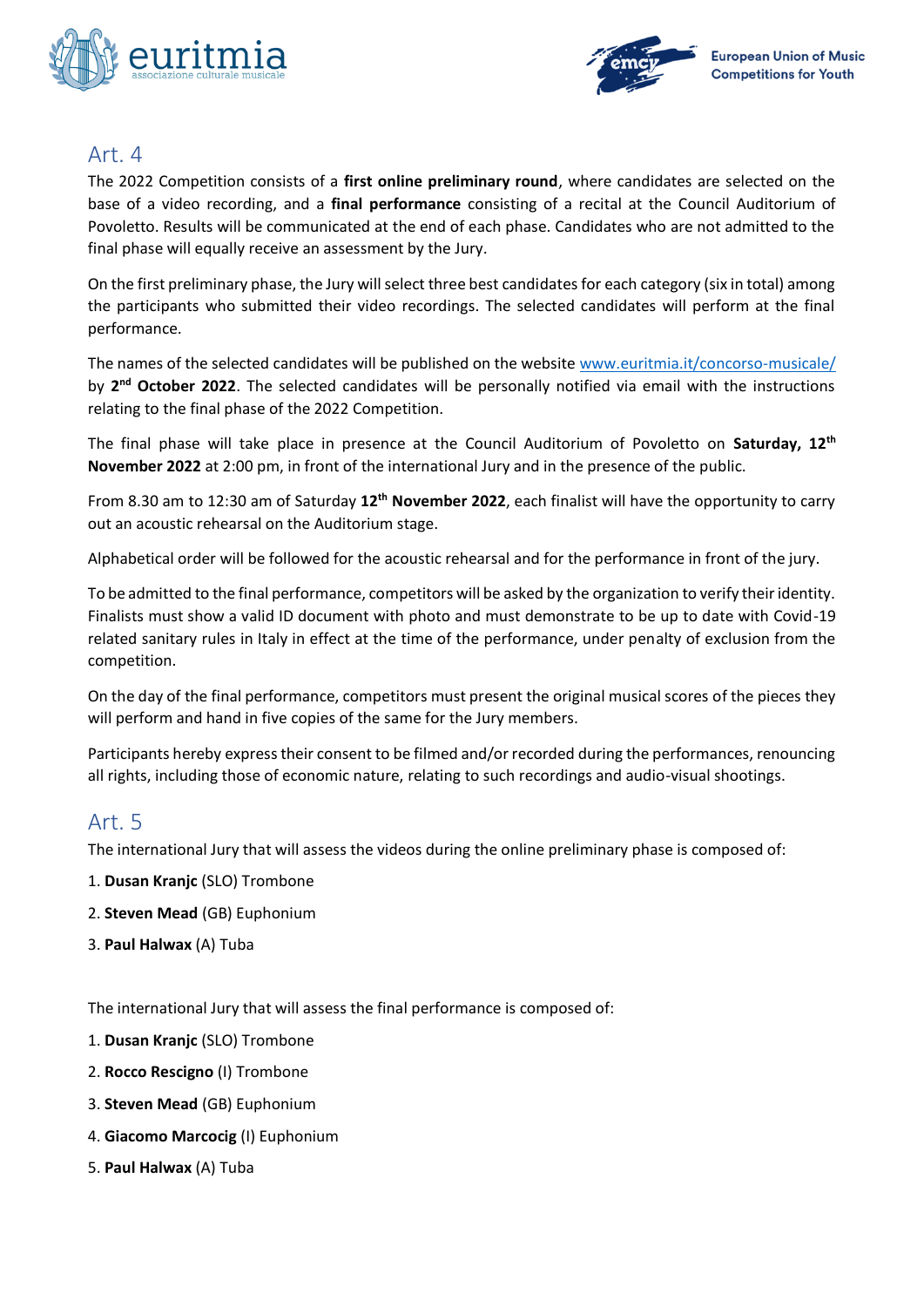



The Jury will express its judgement in both the preliminary and final phases, distinctly for each category, with a mark expressed in hundreds, based on the following criteria:

### **Preliminary online phase**

### **Both categories**

- Intonation and sound
- Technique and rhythm
- **Articulation**
- **Dynamics**
- Interpretation and artistic personality

### **Final in presence phase**

- Intonation and sound
- Technique and rhythm
- **Articulation**
- **Dynamics**
- Interpretation and artistic personality

### **Cat. until 18th year Cat. until 21st year**

- Intonation and sound
- Technique and rhythm
- **Articulation**
- **Dynamics**
- Interpretation and artistic personality
- Programme choice

The Jury's decision is to be considered final and unappealable.

Jury members will abstain from assessing the candidates who have been their regular students in the two years preceding the 2022 Competition or their masterclass students in the six months prior to the 2022 Competition.

Participants and their companions are not allowed to communicate with the Jury members during all phases of the 2022 Competition.

## Art. 6

For the final phase candidates can avail themselves of their own piano accompanist or, alternatively, make use of the piano accompanist made available by the Organizing Association, at a cost of **€ 80.00** (eighty/00) to be paid via bank transfer as in art. 4. Please state the reason: "Fee for piano accompanist, surname/name of the participant".

# Art. 7

The 2022 Competition offers the following monetary prizes:

Category until the 18<sup>th</sup> year:

- **€ 900,00** (Nine hundred/00) first prize winner.
- **€ 400,00** (Four hundred/00) second prize.
- **€ 200,00** (Two hundred/00) third prize.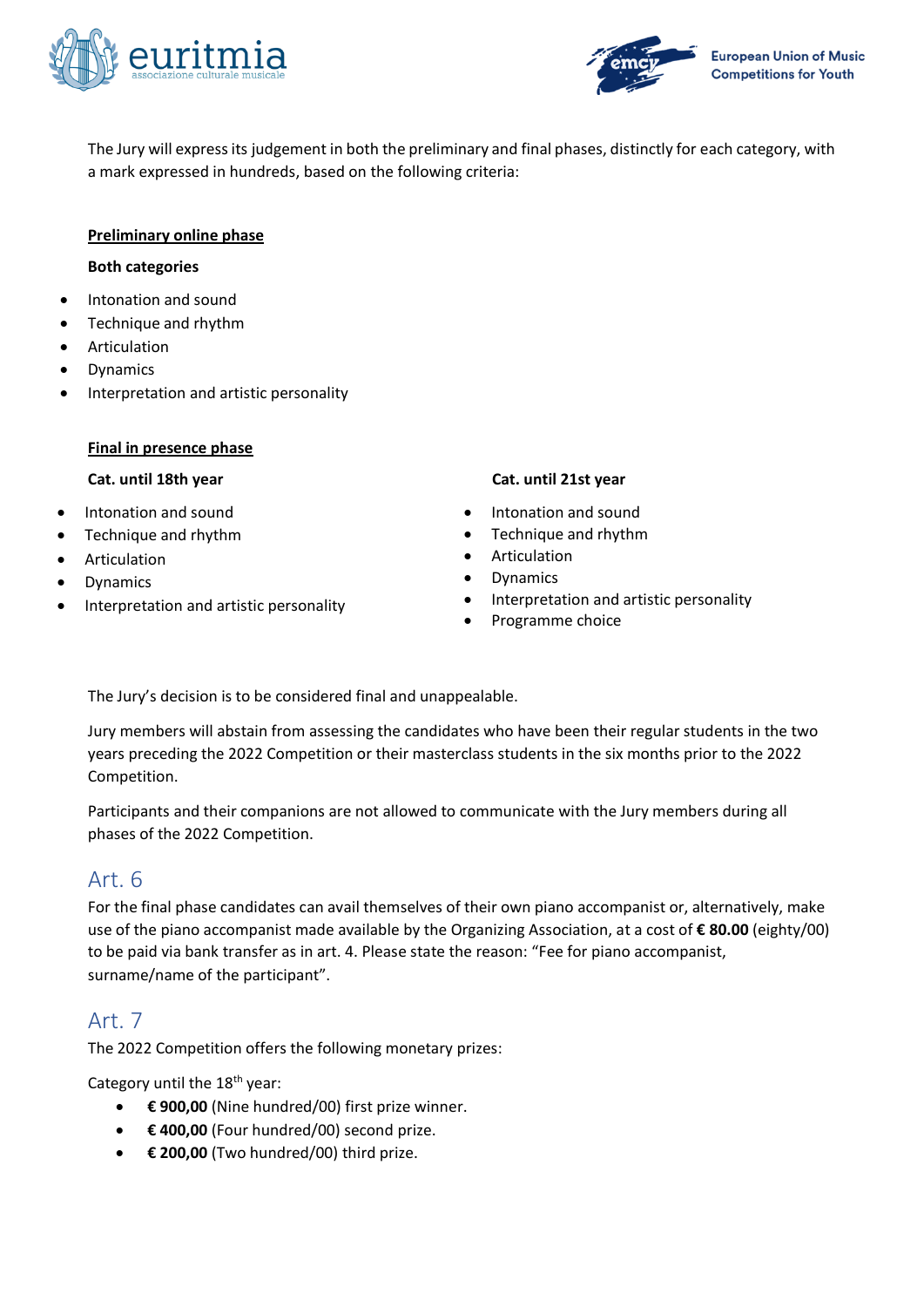



Category until the  $21<sup>st</sup>$  year:

- **€ 1.200,00** (One thousand two hundred/00) first prize winner.
- **€ 500,00** (Five hundred/00) second prize.
- **€ 300,00** (Three hundred/00) third prize.

Besides, the first prize winner of the Category until the 21st year will be awarded the **EMCY** Award as specified at the link: <https://emcy.org/about/emcy-prize-concept/>

Prizes are subject to current Italian tax legislation and will be delivered during the final ceremony of the Competition that will take place at the Auditorium of Povoletto on **12th November 2022 from 8,00 pm.** 

Winners will be invited to perform in the next editions of the competition as soloists or in their own ensemble.

Finalists will be awarded the "Diploma of Merit", that also carries the evaluation.

## Art. 8

Free board and lodging will be provided to the selected candidates at public local exercises for the days of the final phase ( $11<sup>th</sup>$  and  $12<sup>th</sup>$  November 2022).

## Art. 9

All the personal data collected by the "Euritmia APS" Association are subject to privacy obligations and managed in respect of the rights of the persons. The supply of the data is compulsory for the participation to the 2022 competition. In compliance with the Regulation UE 2016/679 General Data Protection Regulation (GDPR) and the Italian law, specifically with the d. Lgs.196/2003, all the personal data supplied for the registration to the competition will be managed by "Euritmia APS" Association only within the scope related to the enrolment and participation to the 2022 competition. During the phase of online enrolment, other possible forms of consensus will be asked for other purposes (such as for the transmission of informational and marketing material). All the data will be treated by the organizers and people in charge of the competition.

The transmission and diffusion of the data will be done only for the aims communicated during the enrollment for which the participants have expressed their agreement. To assert the rights implied by the points 11, 12,15, 17, 18 and 20 of the GDPR, each person concerned can contact the body that will manage the stored data:

```
"Euritmia APS" – Piazza Libertà, 1 – 33040 Povoletto (Udine) – Italy
```
The complete privacy statement can be consulted at the link: [www.euritmia.it/privacy-strumentisti](http://www.euritmia.it/privacy-strumentisti)

### Art. 10

The "Euritmia APS" Association, as organizer of the 2022 competition, declines all responsibility for any eventual risk or damage, of every kind, to people and things, both during the trip and during the period of stay in Povoletto for the duration of the 2022 competition.

In the event of disputes, the Italian text will be legally binding.

Registration for the competition implies full and unconditional acceptance of the rules herein.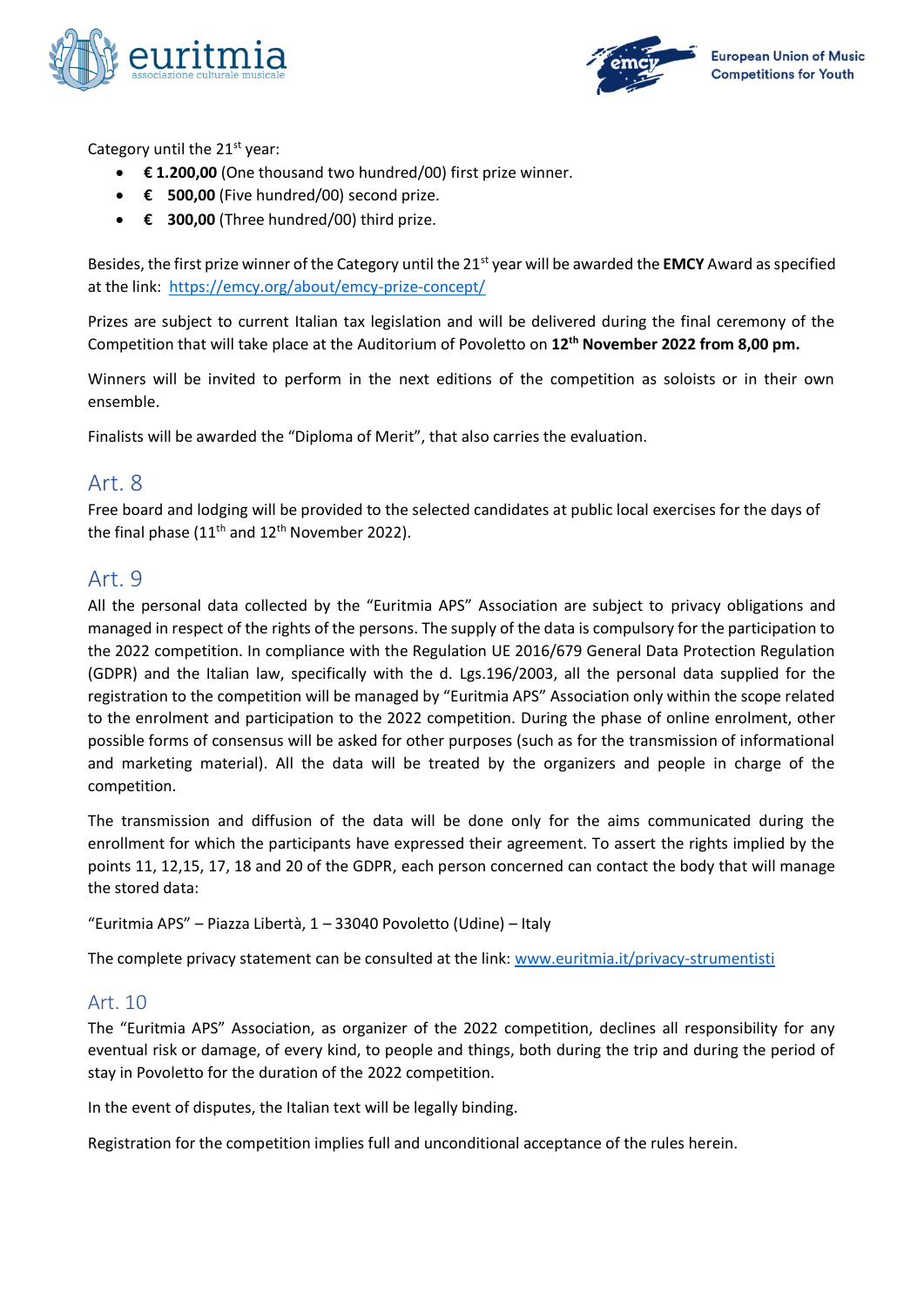



┓

# **Musical program: category until 18th year of age**

| <b>Online preliminary round:</b>     |                                                          |
|--------------------------------------|----------------------------------------------------------|
| Trombone:                            |                                                          |
| Compulsory piece:                    | Sonata in F minor - Georg Philipp Telemann<br>a)         |
| One piece chosen from the following: | Romanza – Carl Maria von Weber<br>a)                     |
|                                      | Sonatina - Branko Grkovic (Allegro, adagio, rondò)<br>b) |

# **Euphonium:**

| EUPHOHIUHI.                          |                                                                            |
|--------------------------------------|----------------------------------------------------------------------------|
| Compulsory piece:                    | a) The Green Hill - Bert Appermont                                         |
| One piece chosen from the following: | a) Sonata in F major - Benedetto Marcello (arr. S.<br>Mead – Studio Music) |
|                                      | b) Sonata in F minor - Georg Philipp Telemann<br>(complete version)        |
|                                      |                                                                            |

| Tuba:                                |                                                                     |
|--------------------------------------|---------------------------------------------------------------------|
| Compulsory piece:                    | a) Suite for Tuba - Dan Haddad                                      |
| One piece chosen from the following: | a) Sonate Nr.1 F major - Benedetto Marcello (arr.<br>J.G. Mortimer) |
|                                      | Andante op. 64 - Alexander Tscherepnin<br>b)                        |

| Live final round                     |                                                    |
|--------------------------------------|----------------------------------------------------|
| Trombone:                            |                                                    |
| Compulsory piece:                    | a) Concert for trombone - Nikolaj Rimskij Korsakov |
| One piece chosen from the following: | a) Solo de Concours - Paul Véronge De la Nux       |
|                                      | Tromboza - Peter Tovornik<br>b)                    |

| Euphonium:                           |                                                                                                                   |
|--------------------------------------|-------------------------------------------------------------------------------------------------------------------|
| Compulsory piece:                    | a) Concertino for Euphonium - Rolf Wilhelm                                                                        |
| One piece chosen from the following: | Andante and Rondo from Concerto for double<br>a)<br>bass - Antonio Capuzzi (Arr. P. Catelinet - Winwood<br>Music) |
|                                      | Weber's Last Waltz - William Rimmel (Arr. S.<br>b)<br>Mead - Studio Music)                                        |

| Tuba:                                |                                                                  |
|--------------------------------------|------------------------------------------------------------------|
| Compulsory piece:                    | a) Suite for Tuba - Dan Haddad                                   |
| One piece chosen from the following: | a) Sonate No.6 - Georg Friedrich Händel (arr.<br>Winston Morris) |
|                                      | Konzertantes Allegro - Alexej Lebedjew<br>b)                     |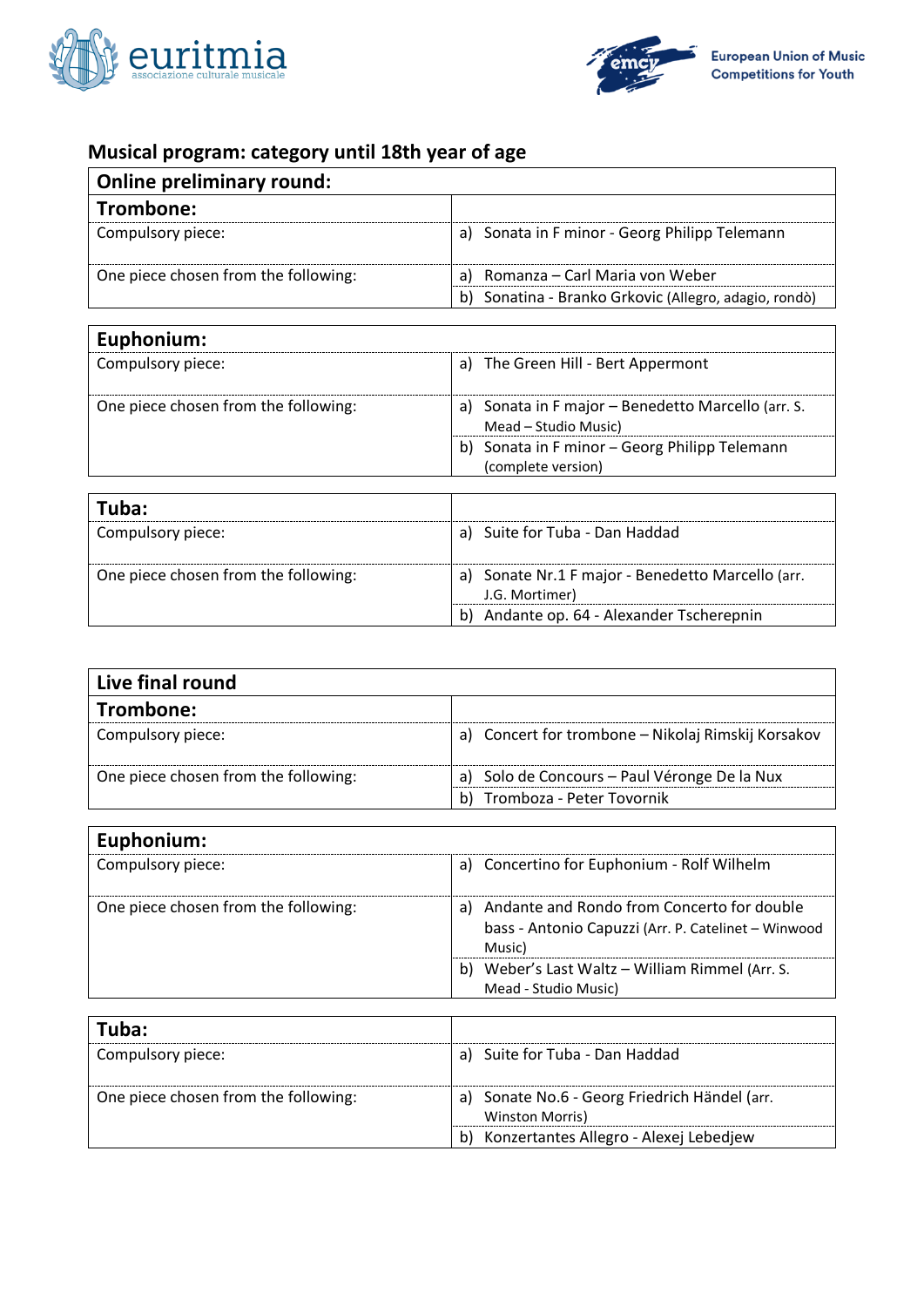



# **Musical program: category until 21st year of age**

| <b>Online preliminary round:</b>     |                                                              |
|--------------------------------------|--------------------------------------------------------------|
| Trombone:                            |                                                              |
| Compulsory piece:                    | Morceau Symphonique - Alexandre Guilmant<br>a)               |
| One piece chosen from the following: | a) Concerto for alto trombone - Georg Christoph<br>Wagenseil |
|                                      | Sonata Vox Gabrieli - Stjepan Šulek<br>b)                    |

| Euphonium:                           |                                                           |
|--------------------------------------|-----------------------------------------------------------|
| Compulsory piece:                    | a) American Sketches - Bertrand Moren (Ed. Marc<br>Reift) |
| One piece chosen from the following: | a) Fantasia - Gordon Jacob                                |
|                                      | b) Fantasy for Euphonium - Philip Sparke                  |

| Tuba:                                |                                                          |
|--------------------------------------|----------------------------------------------------------|
| Compulsory piece:                    | a) Serenade No.12 for Solo Tuba - Vincent<br>Persichetti |
| One piece chosen from the following: | a) Suite for Tuba - Dan Haddad                           |
|                                      | b) Konzert No.1 - Aleksej Lebedjew                       |

| Live final round                              |                                                                         |
|-----------------------------------------------|-------------------------------------------------------------------------|
| Trombone:                                     |                                                                         |
| Compulsory piece:                             | Trombone concerto - Launy Grondhal (first and<br>a)<br>second movement) |
| One piece chosen from the following:          | a) Aria et Polonaise - Joseph Jongen                                    |
|                                               | Fantasy for trombone e piano in E major Op. 27 -<br>b)                  |
|                                               | Sigismond Stojowski                                                     |
| Free solo piece (without piano accompaniment, |                                                                         |
| max. 10 minutes)                              |                                                                         |

| Euphonium:                                                        |                                                                                                    |
|-------------------------------------------------------------------|----------------------------------------------------------------------------------------------------|
| Compulsory piece:                                                 | a) Concerto for Euphonium - Philip Wilby (only part<br>one: so, it ends with the dance zeibekikos) |
| One piece chosen from the following:                              | a) Harlequin - Philip Sparke                                                                       |
|                                                                   | b) Pantomime - Philip Sparke                                                                       |
| Free solo piece (without piano accompaniment,<br>max. 10 minutes) |                                                                                                    |

| Tuba:                                                             |                                                          |
|-------------------------------------------------------------------|----------------------------------------------------------|
| Compulsory piece:                                                 | Tuba Concerto - Edward Gregson<br>a)                     |
| One piece chosen from the following:                              | Sonatine - Jan Koestier<br>a)                            |
|                                                                   | b) Serenade No.12 for Solo Tuba - Vincent<br>Persichetti |
| Free solo piece (without piano accompaniment,<br>max. 10 minutes) |                                                          |